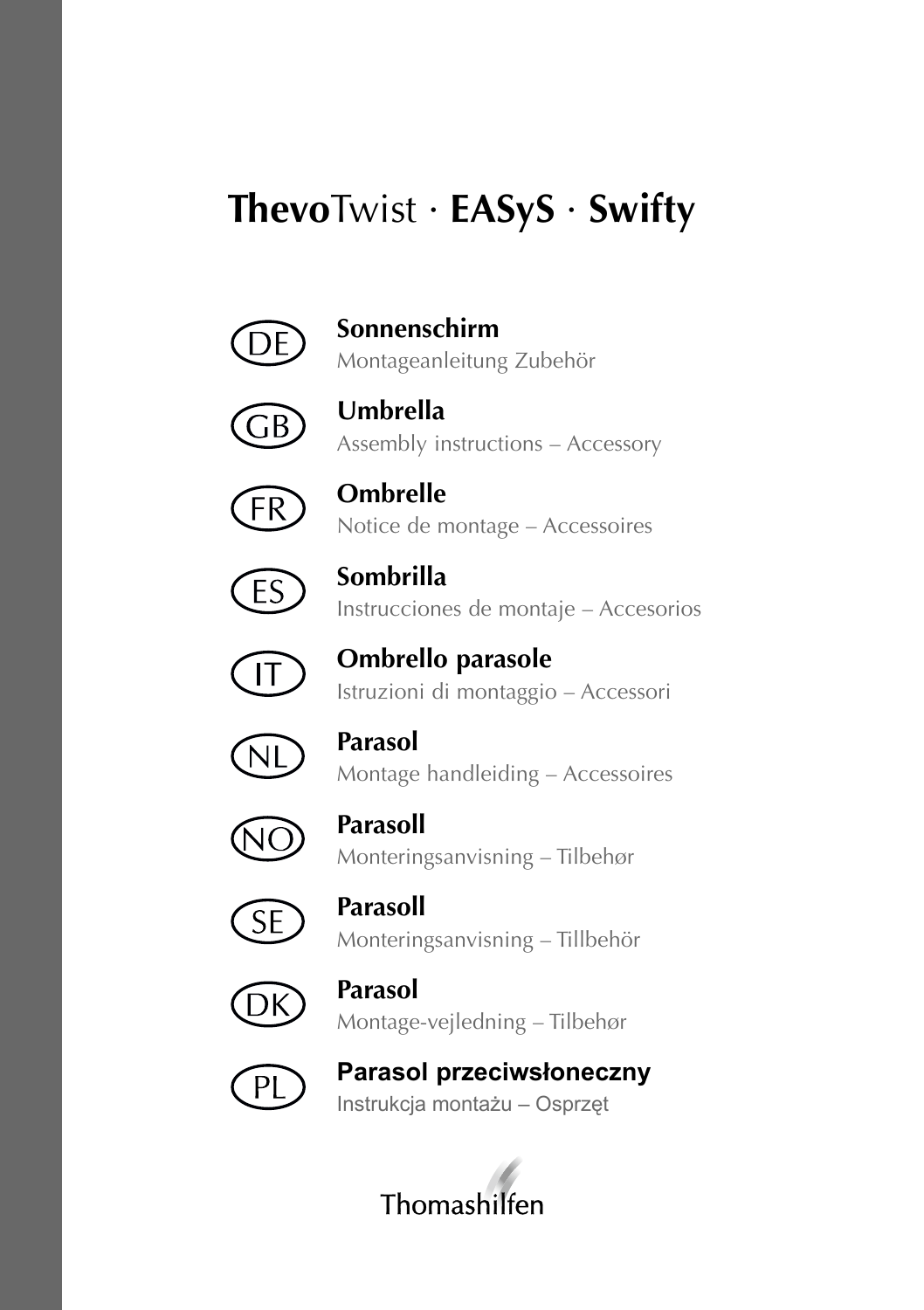L'ombrelle peut être montée à gauche ou à droite sur le châssis. Commencer par détacher la pince de fixation de l'ombrelle, puis la visser et positionner à la hauteur désirée sur le châssis. Enclencher ensuite l'ombrelle dans la pince de fixation (déclic audible). L'inclinaison se règle

Thomashilfen

**Ombrelle N° d'art.: 6594**





Der Sonnenschirm ist sowohl rechts als auch links am Fahrgestell montierbar. Zur Montage die Halterungsklemme zunächst vom Sonnenschirm lösen, aufschrauben und in gewünschter Höhe am Rahmen anbringen. Danach den Sonnenschirm in die Halterungsklemme einstecken

(rastet hörbar ein). Der Winkel kann mittels Druckknopf eingestellt werden.

### **Umbrella Item code: 6594** GB)

The umbrella can be mounted either to the left or the right side of the chassis. Firstly detach the fixation clamp from the umbrella, unscrew it, and attach it to the frame at the desired height. Then put the umbrella into the fixation clamp (audibly clicks into place). The angle can be adjusted with the press button.

## (FR)

à l'aide du bouton poussoir.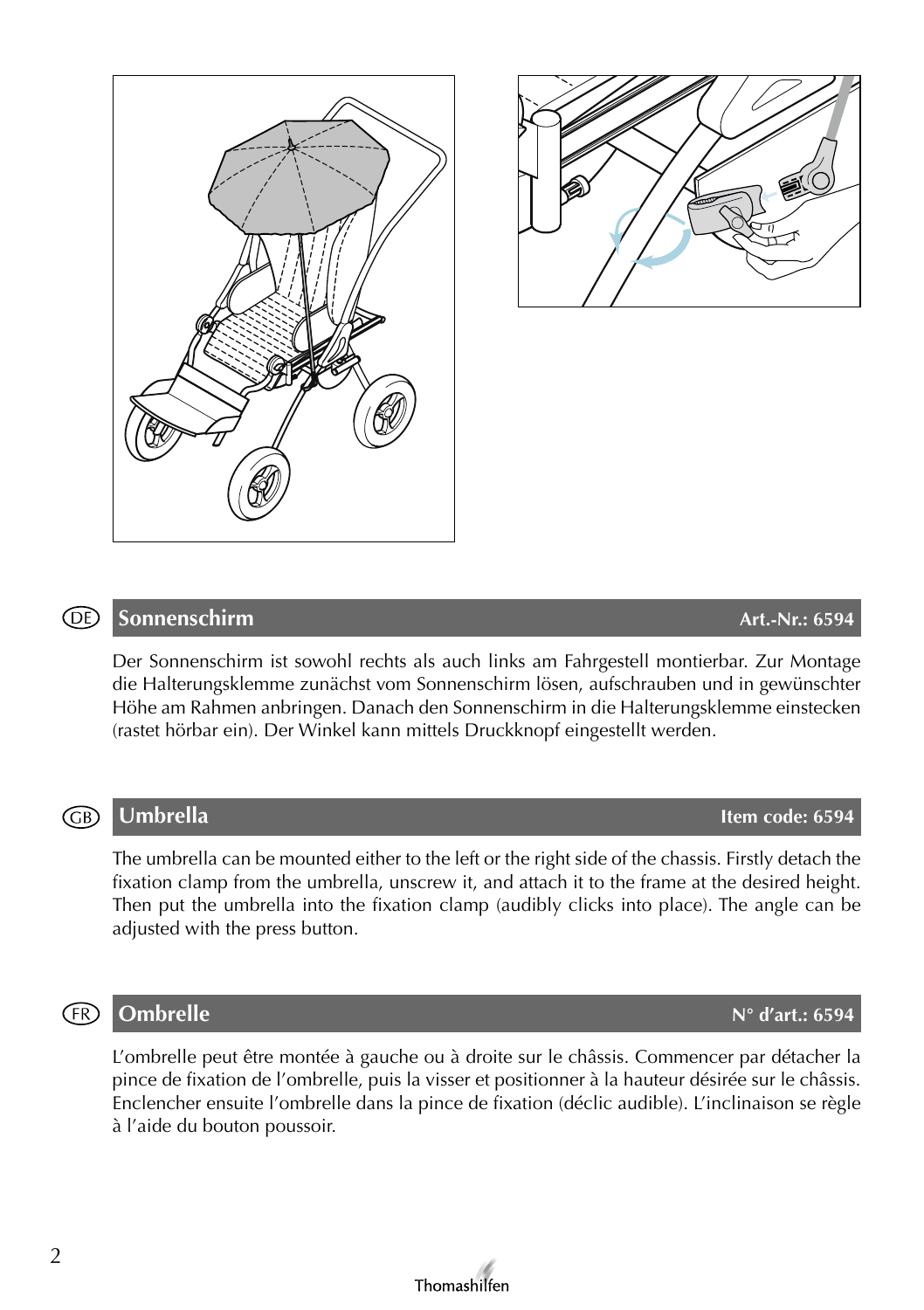### **Sombrilla N°** de Art.: 6594 (ES)

La sombrilla puede ser montada tanto a la derecha como a la izquierda del chasis de la sillita. Para montar la sombrilla debe soltar primeramente los dispositivos de sujeción, después atornillarlos y montarlos a la altura deseada en el chasis. Seguidamente introduzca la sombrilla en el dispositivo de sujeción (encajará audiblemente). El ángulo puede ser ajustado mediante un botón.

## **Ombrello parasole Art. nr.: 6594**

L'ombrello parasole può essere montato sia a destra che a sinistra del telaio. Per il montaggio rimuovere innanzitutto il morsetto di fissaggio dall'ombrello, svitarlo per aprirlo e applicarlo al telaio all'altezza desiderata. Quindi inserire l'ombrello parasole nel morsetto di fissaggio (finché si blocca). L'angolazione può essere regolata tramite un pulsante.

## **Parasol Art.nr.: 6594**

De parasol kan naar keuze rechts of links op het frame aangebracht worden. Verwijder voor de montage eerst de fixatieklem van de parasol, schroef deze los, en bevestig deze op de gewenste hoogte aan het frame. Steek daarna de parasol in de fixatieklem (klikt hoorbaar vast). De hoek kan met behulp van de drukknop ingesteld worden.

## (NO)

## **Parasoll Art.-nr.: 6594**

Parasollen kan monteres på høyre eller venstre side på chassiet. Først løsnes festeklemmen fra parasollen. Plasser så festeklemmen i ønsket høyde og skru den fast på rammen. Fjern så plastproppene før kalesjefestene monteres. Deretter settes parasollen i festeklemmen (hørbart). Ved hjelp av en trykknapp kan vinkelen stilles inn.

### (SE) **Parasoll Art.-nr: 6594**

Parasollet kan monteras likaväl till höger som till vänster på ramen. För monteringen, ta först loss fixeringsklämman från parasollet, skruva upp den och placera den i önskad höjd på ramen. Stick sedan in parasollet i fixeringsklämman (det ska höras, när det snäpper fast). Vinkeln kan ställas in med en tryckknapp.

### (DK) **Parasol Art.-Nr.: 6594**

Parasollen kan monteres både til højre og til venstre ved forlængelsen af saksen på siden af siddefladen. Til montagen løsnes først klemmen af holderen fra parasollen, skrues løs og placeres ved den ønskede højde ved rammen. Derefter stikkes parasollen i klemmen af holderen (falder hørligt i lås). Vinklen kan indstilles ved hjælp af en trykknap.